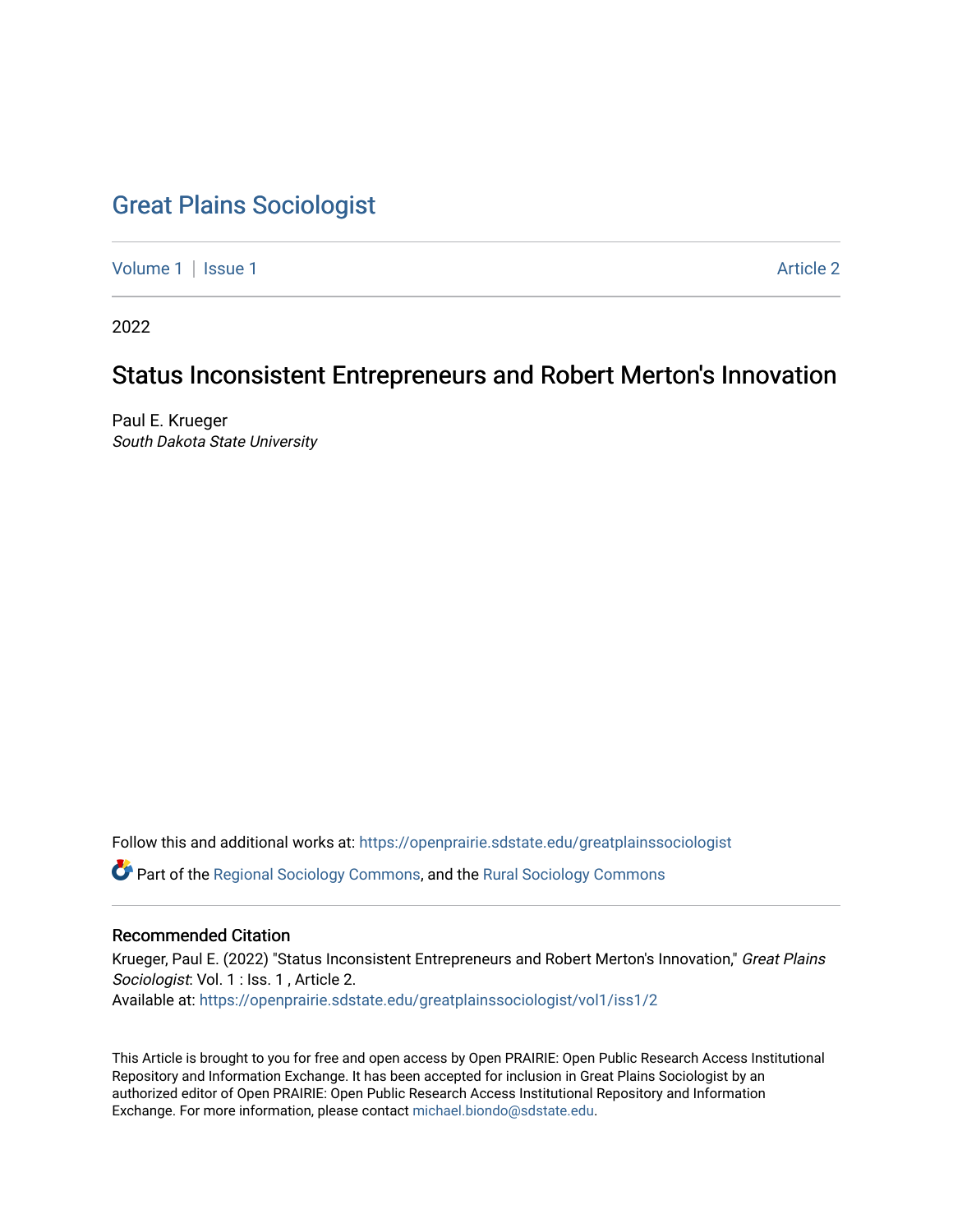Krueger: Status Inconsistent Entrepreneurs and Robert Merton's Innovation

STATUS INC0KSI8TENT ENTREPRENEURS AND ROBERT MERTON'S INNOVATION

> Paul E. Krueger South Dakota State University

#### INTRODUCTION

From where springs forth entrepreneurs? The United states is experiencing an unprecedented increase of entrepreneurs. They have emerged in growing numbers during the past ten to fifteen ware emerged in growing numbers during the past ten to fifteen<br>years (Drucker, 1985), reaching a crescendo in what American Telle (Bracher) 1989), readining a crescendo in what American<br>Demographics has called the "Entrepreneurial Eighties" (Russell, **Exhipped Interpreteur Communist Communist Communist Communist Communist Communist Communist Communist Communist**<br>1985). Los Angeles Mayor Tom Bradley recently recognized this occurrence by declaring an "Entrepreneur Day" for his city at the annual meeting of the Young Entrepreneurs Organization (Givens and Goldberg, 1986).

What is an entrepreneur? There have been many definitions since the term was coined by French economist J. B. Say in about 1800 (Drucker, 1985). According to Say, an entrepreneur "shifts economic resources out of an area of lower and into an area of higher productivity and greater yield." Drucker says that they exhibit "productivity dha greater yiera. Bracker says that they<br>exhibit "purposeful innovation" as their principle tool, when making these resource shifts. Yet, in these definitions, as W. J. Baumol contends, this apex figure of the free enterprise society remains "one of the most elusive characters in the cast" (Kanbur, 1980).

Kanbur suggests that there is evidence of <sup>a</sup> distinct occupation of entrepreneur that finds its origins in 13th Century Europe. The "societas maris" provided for a partnership between the "stans" or investor and the "tractator." The stans provided the capital, while the tractator (entrepreneur) "embarked on a dangerous sea voyage, handled the actual business and took the personal risk of losing life or limb." This occupational distin ction approximates Kirzner's (1973) ideal type called the "pure entrepreneur," contrasting the occupation from the entrepreneur ial process that is evidenced in varying degrees in the manage ment of business. ment of business.<br>The tractator was allowed full independence of judgment in

transversing uncharted waters with uncertain crews, requiring the exercise of purposeful innovation to reach the objective and return with the profits. Because of the greater personal risks involved for the tractator, if successful, he would be allowed <sup>a</sup> greater share in the profits than the stans who provided the capital. Such greater risks, independence of judgment, demands for innovation, and return on effort are not typically attributed<br>to one who simply manages a business. Consequently, entrepreto one who simply manages <sup>a</sup> business. Consequently, entrepre neurs are representative of <sup>a</sup> special labor market, exhibiting occupational characteristics that are "a world apart from the majority, who are life-time salaried employees" (Wilensky, 1966).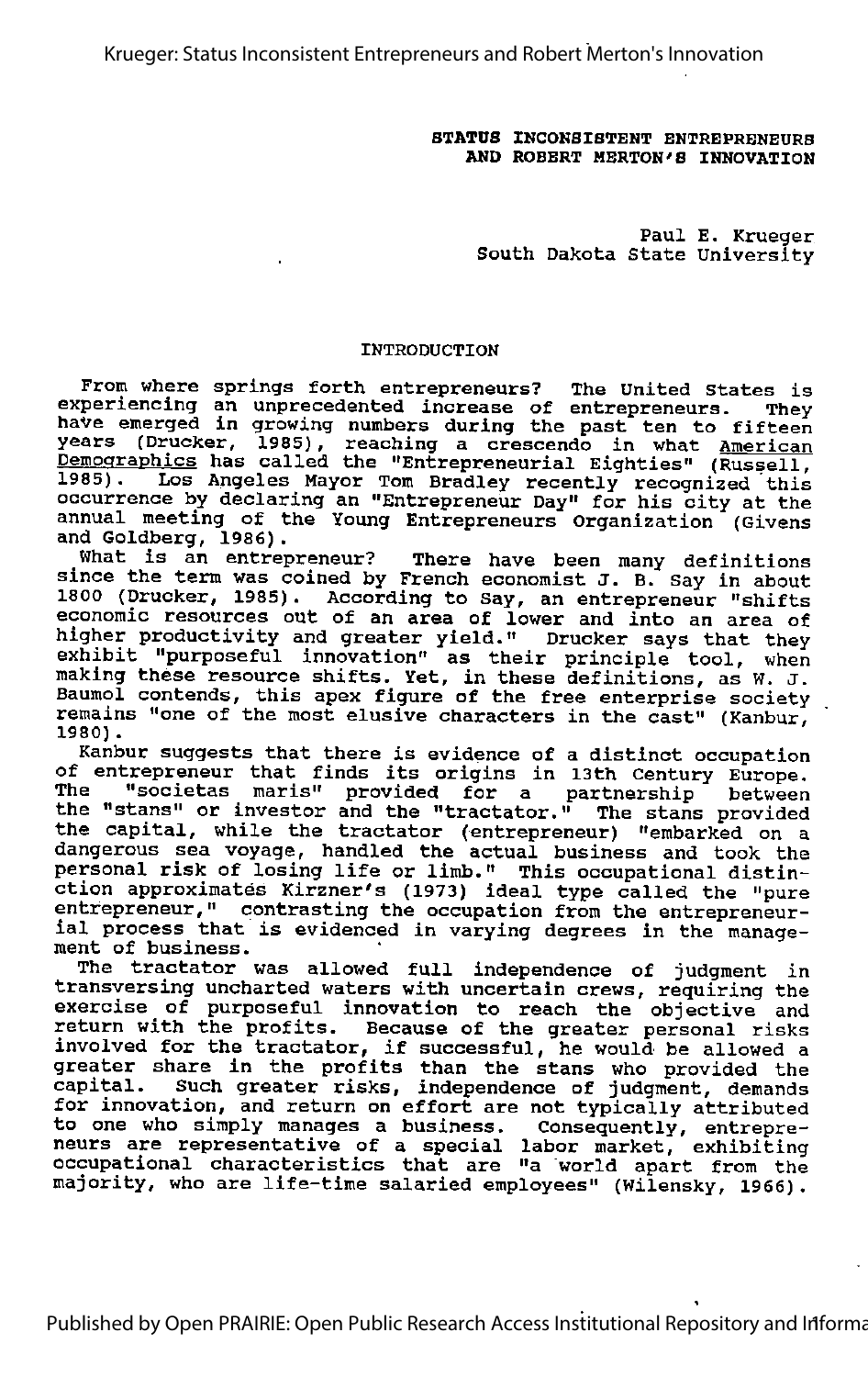This distinction will serve as <sup>a</sup> cornerstone in our discussion of the recent entrepreneurial phenomenon.

#### SCHOLARLY INTEREST

The label of entrepreneur has not always been <sup>a</sup> respectable title. It was not until the economic troubles of the 1970's that title. It was not until the economic troubles of the 1970's that<br>it gained in acceptance as well as growth (Gevirtz, 1984). Con servative Harvard now teaches classes in entrepreneurialism, and sports an active campus organization that promotes this type of business endeavor. In 1976, this would not have been acceptable; in 1983, it was popular (Gazvoda, et al, 1983). Entrepreneurship as <sup>a</sup> scholarly interest has <sup>a</sup> relatively re

cent history. Economists were first to study this phenomenon, but were later followed by the other disciplines (Greenfield and Strickon, 1981). Economist Joseph Schumpeter developed the first major work that focused on the entrepreneur in his The Theory of Economic Development. Schumpeter saw the entrepreneur as the<br>critical factor in economic development, but failed to identify who they were or from where they came (Greenfield and Strickon, 1981). They were essential to the process of economic growth, yet represented an unknown factor in the equation (Gevirtz, 1984). Most economists have been equally confounded in their treatment of the entrepreneur (Kanbur, 1980).

Social psychologist David C. McClelland reasoned from the con clusions drawn by Max Weber in The Protestant Ethic and the Spirit of Capitalism that some societies socialize their members to have high needs for achievement. Entrepreneurs exemplify the highest achievers. Unfortunately, this theory does not account for those from underdeveloped nations who score high on his need for achievement scale, but predominately choose to pursue fields other than business (Greenfield and Strickon, 1981). Further more, it does not account for those who have high needs for achievement, but fail as entrepreneurs.

There are other problems encountered by taking a socialized personality trait approach to explain the existence of entrepreneurship. Case studies of entrepreneurs exhibit vast differences in personality (Gazvoda, et al, 1983). They can vary widely from a reserved, perfectionistic Willis Carrier of air-conditioning fame, to a flamboyant podiatrist-salesman in Dr. William Scholl (Fucini and Fucini, 1985).

Proposing a situational approach that links changing opportuni ty structures within social settings to the entrepreneurial deci sion-making process, William Glade offers an alternative view (Greenfield and Strickon, 1981). Simply stated entrepreneurs are those who recognize and take advantage of opportunities that appear in the business environment. Glade's argument is not only circular, but fails to address from where entrepreneurs originate.

In <sup>a</sup> similar vein, Israel Kirzner (1973) criticizes the economic maximizer and economizer position that alludes to every one as being an entrepreneur in degree, based upon the decisions they make on the opportunities that come their way. This too is circular, and further lacks any power •to discriminate between what Kirzner calls "pure entrepreneurs" and others.

 $\overline{2}$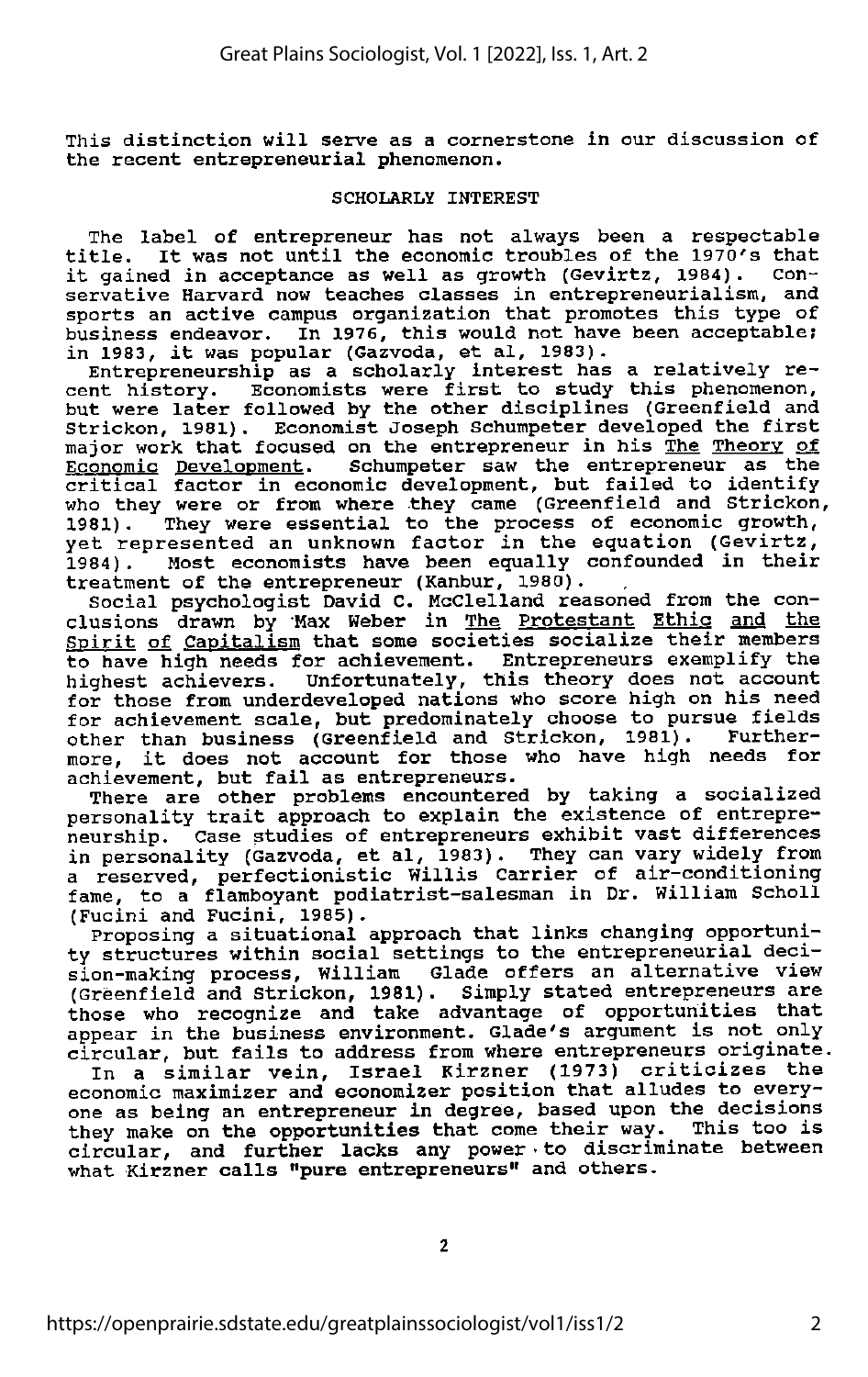Greenfield and Stricken (1981) attempt an interpretation of the origins of entrepreneurs by developing a "populational paradigm"<br>that is founded upon a "Neo-Darwinian evolutionary view." Taking<br>the evolutionary concept of differential reproduction and using<br>it as a metaphor, they attem The variation is social, rather than biological, representing<br>innovative behavior that accomplishes desired goals for both entrepreneur and the population (i.e., is naturally selected in biological terms).

Greenfield and Strickon then offer a cautionary self-criticism. Limitations in their paradigm stem from treating social and bimitations in their paradigm stem from treating social and<br>biological phenomena as if they were similar, although taken metaphorically. Furthermore, from the similar, although taken<br>metaphorically. Furthermore, from the standpoint of differential moduphoricarry. Funchermore, from the standpoint of differential<br>reproduction, all variations that are naturally selected do not necessarily result in the best outcome for the population. Some can lead to stagnation or extinction. We live in a value-laden society. Social selections, unlike biological natural selection, are not value-free. What may be in the best interests of one group, may be to the detriment of another.

In any case, these explanations do not account for the recent upsurge of entrepreneurialism in the United States. Peter Drucker (1985) contends that economists, as well as other theo rists, have failed to provide a reason for this profound increase in sheer numbers of entrepreneurs. it is a phenomenon begqinq for an explanation.

#### DEMOGRAPHICS

The number of new business formations that occur during the course of a year can serve as a gross and somewhat unrefined indicator of entrepreneurial activity. in the 1960's, new busi ness formations averaged about 180,000 per year (Gevirtz, 1984).<br>Beginning with the 1970's, there has been a steady increase in this average, reaching a dramatic 600,000 new business formations for the 1981 year (Drucker, 1985; Gevirtz, 1984). This repre sents a 333 percent increase in just 11 years.

These new business starts cannot be attributed to diversification of market interests by the Fortune 500 companies (the lar gest 500 companies in the nation). To determine this, we turn to another unrefined measure of company growth - the demographics of permanent domestic jobs. Permanent domestic jobs with the Fortune 500 companies have declined by about 5 million for this period, beginning slowly around 1970, and dropping more rapidly since 1977 (Drucker, 1985; Gervirtz, 1984). Gevirtz implies that these losses in domestic employment do not indicate a decline in the Fortune 500, but rather that they are exporting jobs overseas or across the southern border to take advantage of cheaper labor.

In spite of the domestic employment decline by the Fortune 500, during the same time period the United States increased permanent domestic employment by 40 million jobs, with 35 million being<br>new. Drucker (1985) attributes this domestic increase to small and medium-sized businesses, the majority being newly formed during the time period.

3

Published by Open PRAIRIE: Open Public Research Access Institutional Repository and Informa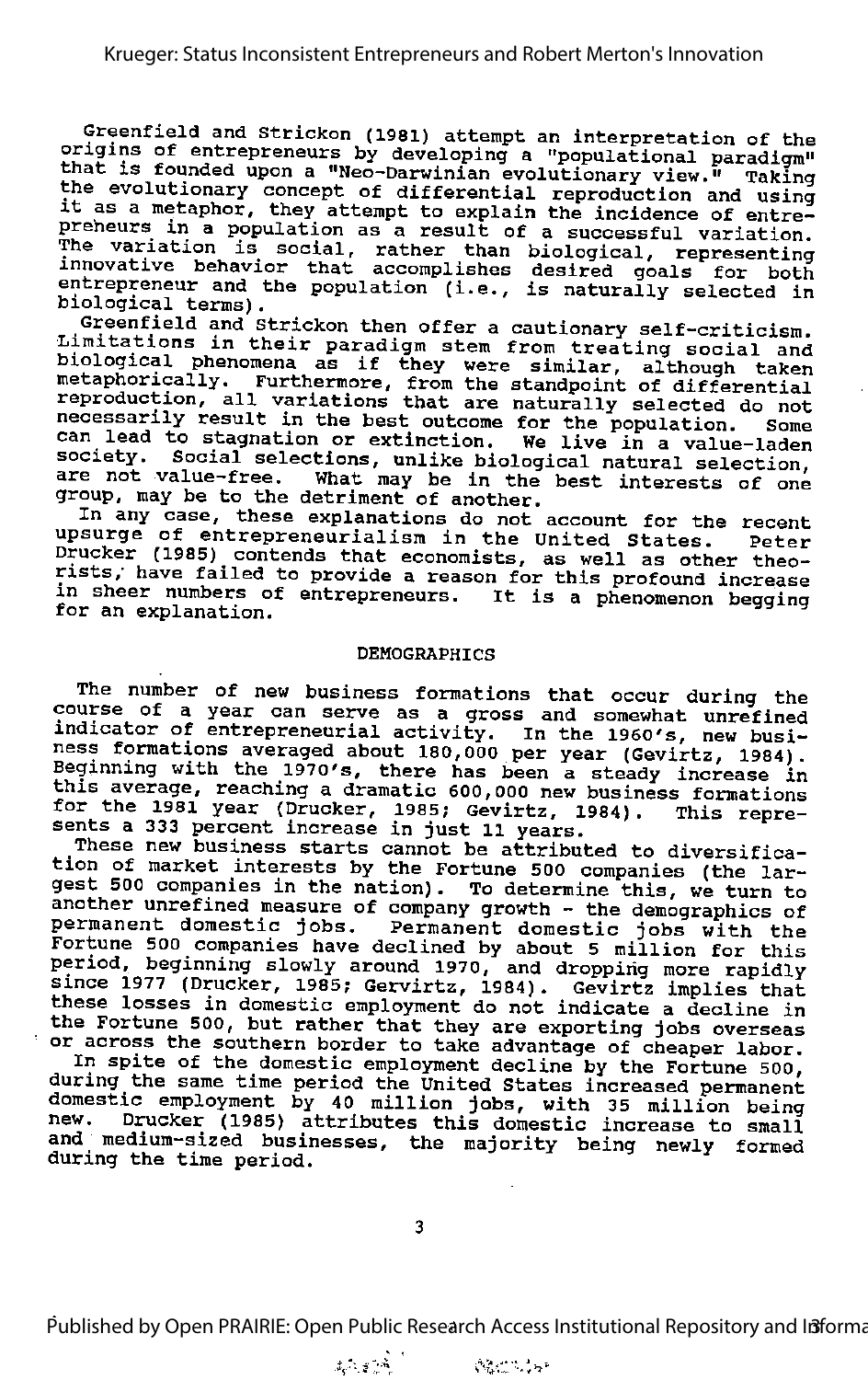Another unrefined indicator which may suggest an increase in<br>entrepreneurial activity (and entrepreneurs) is an increase in domestic nonfarm self-employment. American Demographics reports a 45 percent increase in self-employed from 1970 to 1983, represen ting a rise of 2.4 million. They further report that nonfarm self-employment has continued to grow at 2.7 percent annually during the 1980's, despite the recession of 1981-1982 (Russell, 1985).

Drucker (1985) admits that he is unable to account for the rapid growth in the number of entrepreneurs, but suggests that there may be noneconomic causes, perhaps attributed to changes in demographics, education, or perceptions.

Educational attainment in the United States has shown <sup>a</sup> sub stantial increase since 1970 when only 11 percent had <sup>a</sup> college degree. American Demographics reports that 20 percent of the population are now degreed, representing over an 80 percent increase in attainment in just 15 years (Russell, 1975). Hazel Reinhardt (1979) in "The Ups and Downs of Education" and "Edu cated Men" in <u>American Demographics</u> (Russell, 1984) suggest that part of this increase could be explained by the Vietnam War of the 1960's and early 1970's, where college deferments from mili tary service encouraged attendance, as well as providing for educational benefits to those who returned from war to college in greater than peacetime numbers.

As a result, attributed largely to the "Baby Boom" of 1947 through 1964, college enrollments have grown from 3.6 million in 1960 to 11.4 million in 1980, representing over <sup>a</sup> 300 percent increase in 20 years (van der Tak, 1982). This rapid increase in total numbers of college students has been referred to by Drucker (1985) as the "education explosion," and may have some relation ship to the rise in entrepreneurs.

The Population Reference Bureau reports that educational at tainment and domestic employment are at all time highs. But because these Baby Boomers are both preceded and followed by substantially smaller cohorts, social and economic problems are anticipated (van der Tak, 1982). According to Leon F. Bouvier of the Population Reference Bureau (1980):

Many have entered the labor force, only to discover that there are not enough suitable jobs to go around. Once employed, they will earn less relative to older workers than young workers normally do.

Furthermore because a disproportionately large number will enter peak employment years, chances for advancement in traditional careers will be both highly competitive and restricted.

Bouvier further contends that the surplus of Baby Boomers will increase the scarcity and drive up the demand for housing, along with consequent increases in housing prices. Thus, the relative ly less than expected income will be further eroded by increas ingly expensive housing costs, presenting the option of occupying less than desired housing.

4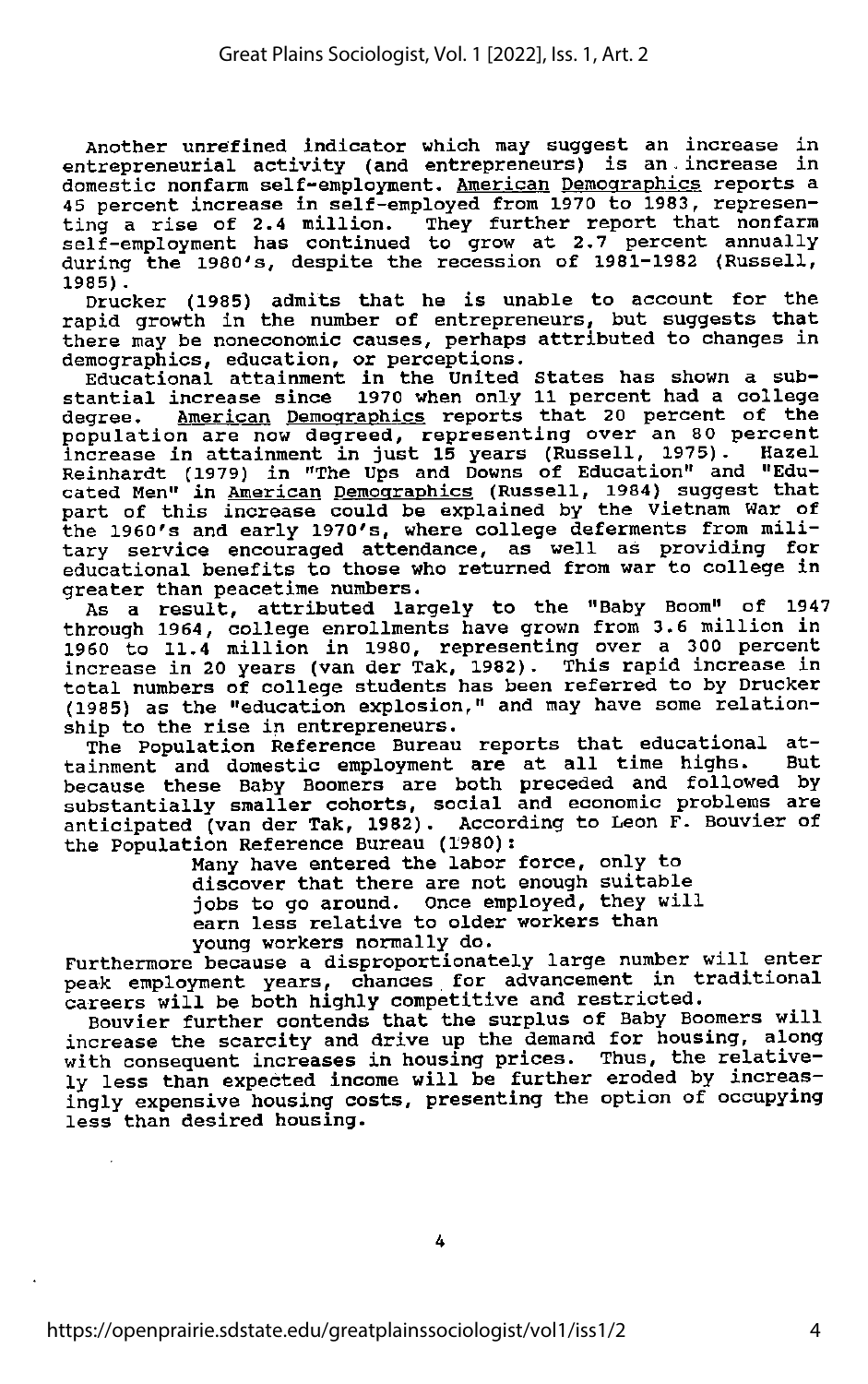Krueger: Status Inconsistent Entrepreneurs and Robert Merton's Innovation

### STATUS INCONSISTENCY THEORY

George Homans defines status as the perception that persons have for one of their fellows based upon the recognition, discri mination, and rank-ordering of stimuli that that fellow presents to them and to himself. The stimuli or status characteristics are relative to those presented by other persons, becoming sym-<br>bols of comparison, and ranked as relatively better or worse, higher or lower (Homans, 1961). Examples of status factors introduced by Homans include education, occupation, income, resi dence, religion, group affiliation, marital status, social ori-

gin, race, age, and sex (Malewski, 1966).<br>This follows the symbolic interactionist approach of Cooley and<br>This follows the symbolic interactionist approach of Cooley and This forlows the symbolic interactionist approach of Cooley and<br>Mead which defines the self as a product of interaction with others. In the development of his "looking-glass self," Coolev eships. The distribution of his "looking-glass self," Cooley<br>further makes the distinction between the effects of actual appraisals of others and how the individual perceives the appraisals of others, stressing the greater importance of the latter<br>(Schafer, 1985).

Status inconsistency, which was suggested in the work of Max Weber and developed by Gerhard Lenski has been defined as, "the occupying of disparate ranks on various dimensions of status" (Baer, et al, 1975). People tend to link certain status factors to others to form normative expectations, and when they perceive divergence in this linkage by someone, they respond in ways<br>affecting their relations with that person. This in turn affects the way that person responds to these other persons and the way they perceive themselves (Malewski, 1966).

Behavioral and attitudinal consequences are assumed to follow status inconsistency because the holding of disparate ranks is said to produce dissonance in the individual (Baer, et al, 1975), varying with the degree of inconsistency of status characteris The first file degree of inconsistency or status characteris-<br>tics from normative expectations (Malewski, 1966). Dissonance ---- from normative expectations (malewski, 1966). Dissonance<br>creates strain for individuals, motivating them to decide on actions designed to reduce dissonance (Baer, et al, 1975; Geschwender, 1970).

The forementioned dramatic changes in demographics and educa tional attainment serves to increase the potential for a more substantial proportion of the population to experience cognitive dissonance arising from the occupying of disparate ranks. For example, the great surplus of Baby Boom college graduates are faced with decreased opportunities to achieve status consistent occupations, incomes, and residences.

In addressing the status inconsistent factors in our discus sion, Geschwender (1970) states that:

<sup>A</sup> person who is high in education and low in occupation and/or income might hope to reduce dissonance through hard work, individual effort, and mobility on the occupational and/or income dimensions.

But what happens if the normally resorted to institutional means for mobility (salaried employment) are restricted or perceived as closed due to the effects of the Baby Boom?

5

Published by Open PRAIRIE: Open Public Research Access mstitutional Repository and Information Exchan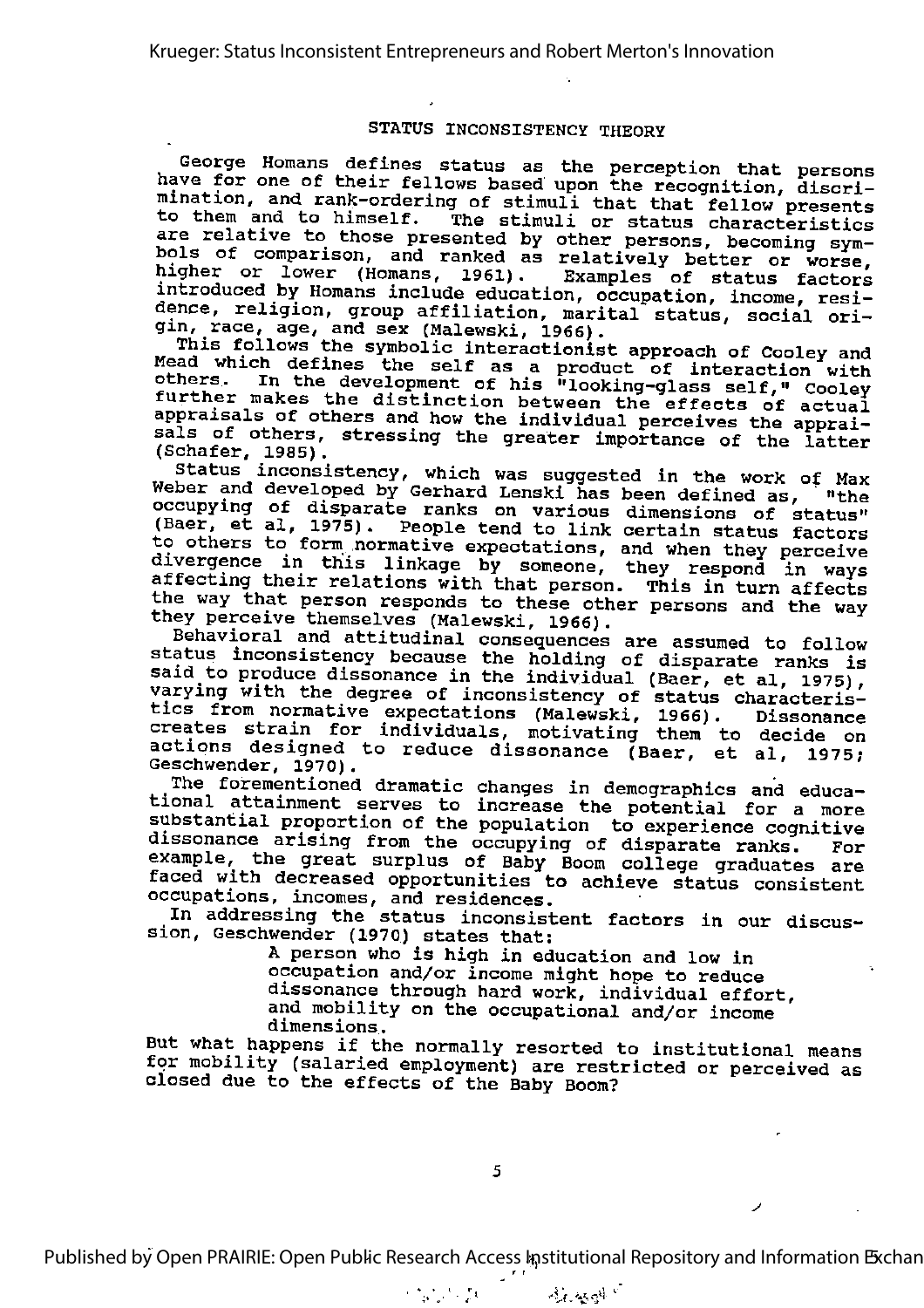#### INNOVATION

Robert Herton (1963) has proposed "innovation" as an individual mode of adaptation to "inconsistencies in culture." Innovation specifies the type of role behavior that could occur when cultur al goals are accepted by the individual, but institutional means for achieving these goals are restricted or closed. There is extensive agreement by authors that innovation is the primary tool of the entrepreneur (Cole, 1959; Dailey, 1971; Drucker, 1985; Gevirtz, 1984; White, 1977).

When the usual channels of vertical mobility deny access to the "success-goal" of economic affluence, the innovator exhibits <sup>a</sup> readiness to take risks by introducing <sup>a</sup> new variation in method to achieve the culturally desired goal (Merton, 1963). The "risk taker" often exhibits what Howard Stevenson of Harvard calls "that creative spark which somehow gets around administrative procedures" to reach the desired end (Gazvoda, et al, 1983). The entrepreneur becomes the master cutter of "red tape."

Innovations vary in degrees from the approved or accustomed way of doing things, often drawing both praise and condemnation from critics. Merton finds the distinction between innovative "busi ness-like striving" and criminal deviance sometimes difficult to make when observing some types of innovation at top economic levels. He draws reference to the famous "Robber Barons" of American heritage, where their shrewd successes were given reluc tant and private admiration by an American populace. To this day we can observe the same ambivalence in the public as they faith fully watch years of the weekly television series called "Dallas." The modern day fictionalized Robber Baron character of "J.R." exercises his version of innovative entrepreneurship in this series, and has become an American household celebrity of

famous (infamous?) proportions. Merton contends that it is the social structuring of these cultural inconsistencies between extolled goal and restricted means that encourages innovation. In <sup>a</sup> rigidified caste order, such strivings would not be prevalent.

Drucker (1985) has observed that innovative sources of opportu nity for business are signaled by the existence of "incongruity: "An incongruity is a discrepancy, a dissonance, between what is and what ought to be. Entrepreneurs are seekers of these incongruities, in that they present an opportunity to innovatively "build a better mousetrap," and thereby derive profit from what others would perceive as an obstacle. Could this entrepre neurial attitude find its origins in the dissonance experienced earlier by status inconsistent victims who have successfully mastered Merton's adaptive mode of innovation?

### THE ENTREPRENEURIAL EIGHTIES

It is the thesis of this paper that the answer to the question "from where springs forth entrepreneurs?" can be found in the cultural inconsistencies that encourage innovation. It is^ a cultural virtue to be financially successful and upwardly mobile and to possess the status "characteristics consistent with this virtue. But the structure of the economic institutions of our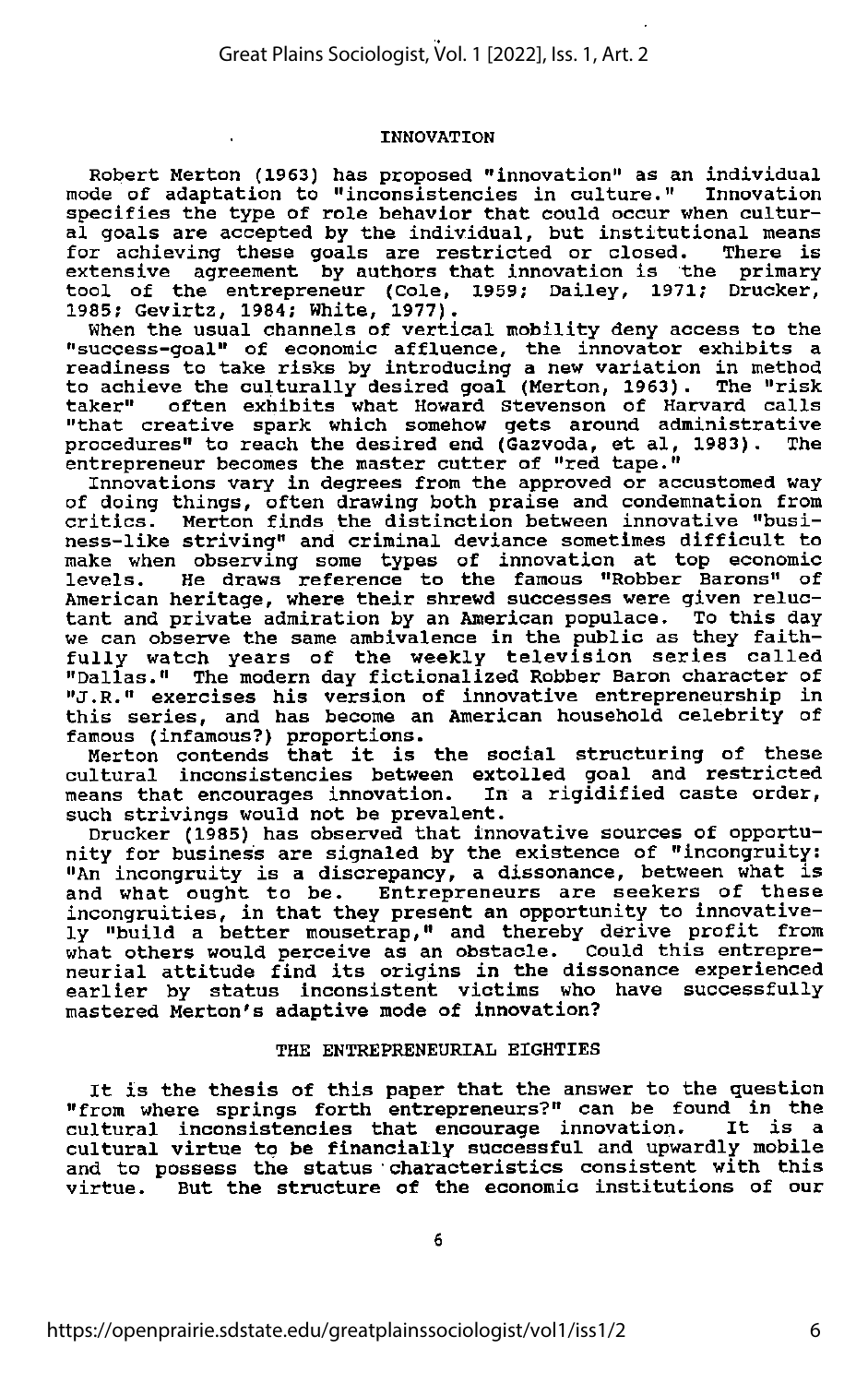society greatly restricts this mobility by limiting access to the approved means for advancement.

When attempting to achieve upward mobility, a large segment of our population has successfully followed one of the prescribed means for advancement by improving their education (e.g., obtain means for advancement by improving their education (e.g., obtaining a college degree). But when attempting to access the other means prescribed, they have found them to be restricted, closed, or of short supply in relation

Popular rock singer Billy Joel has voiced this realization of this cultural inconsistency in his song called "Allentown:"

> We're living here in Allentown, But the restlessness was handed down. And its getting very hard to stay...

Well, we're waiting here in Allentown, For the Pennsylvania we never found, For the promises our futures gave. If we work hard, if we behave...

So the graduations hang on the wall. But they never really helped us at all...

They are forced to take occupations, receive incomes, and occupy residences that are inconsistent with their advanced education status.

A large number of these graduates find themselves occupying stress as a result of dissonance, and looking for alternative modes of 'adaptation to reduce this stress. Some discover Merton's mode of innovation and emerge as entrepreneurs - they still accept the cultural goals, but innovate their own means. They take risks and become self-employed or found a business enter prise that allows them to attempt the mobility that was not accessible by working for others.

The eighties have become the era of entrepreneurialism as a The dignesses have second the era of entrepreneurialism as a exacerbated by the dynamics of the Baby Boom and the massive "education explosion." We now are experiencing the march on the Bastille of traditional institutionalized economics by the entre preneurs of the eighties. Their effects on the American economy and its way of doing business will be as revolutionary and profound as were the effects on the French empire by Gustave La Bon's over-educated crowd. But they are different in their means of revolution! they are entrepreneurial innovators.

 $\overline{\mathbf{z}}$ 

Published by Open PRAIRIE: Open Public Research Access Institutional Repository and Informa

 $A_{12}$  ( $B_{12}$  and )

**College Street**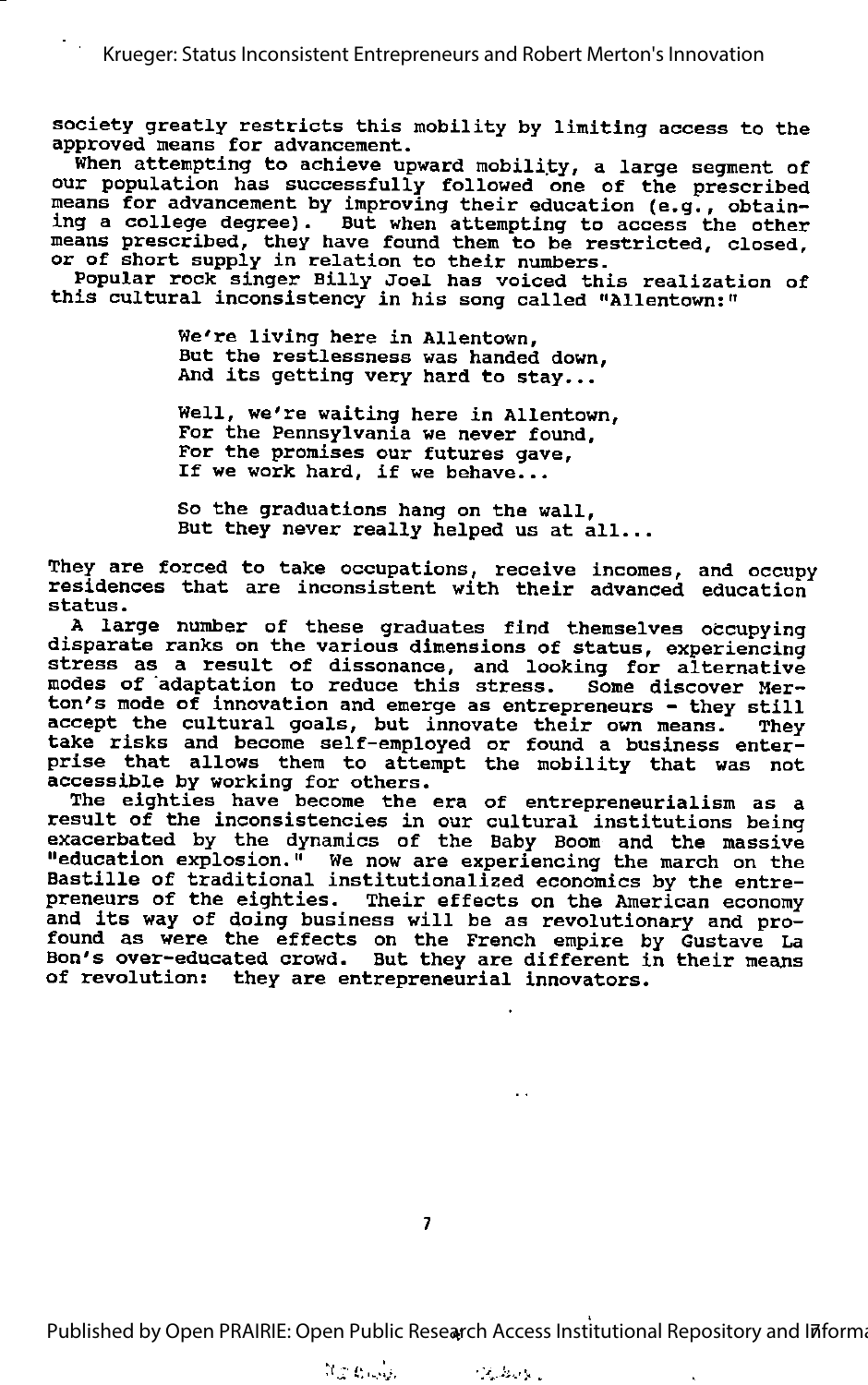#### REFERENCES

- Baer, Linda; D. Stanley Eitzen; Charles Duprey; Norman J.<br>Thompson; and Curtis Cole
- The consequences of subjective status inconsistency."<br>Paper read at the Annual Meeting of the American Sociological Association, San Francisco. Baer, Linda; D. Stanley Eltzen; Charles Bapter, Normann 9:<br>
Thompson; and Curtis Cole<br>
1975 "The consequences of subjective status inconsistency."<br>
Paper read at the Annual Meeting of the Americar<br>
Sociological Association
- 
- 
- Cole, Arthur H.<br>1959 <u>Business</u> Enterprise in its Social Setting. Cambridge: Harvard University Press.
- Dailey, Charles A. 1971 Entrepreneurial Management. New York: McGraw-Hill Book Company.
- Fucini, Joseph J. and Suzy Fucini<br>1985 Entrepreneurs. Boston: Boston: G.K. Hall and Company.
- Gazvoda, Edward A., Jr.; William M. Haney III; and John Greenya 1983 The Harvard Entrepreneurs Society's Guide to Making Money. Boston: Little, Brown and Company.
- 
- Geschwender, James A.<br>1970 "Continuities in theories of status consistency and cognitive dissonance," in Edward O. Laumann, Paul M. seigel, and Robert W. Hodge (editors), The Logic of Social Hierarchies. Chicago: Markham Publishing Company.
- $Gevirtz$ , Don  $\begin{bmatrix} 1 & 0 & 0 \\ 0 & 0 & 0 \end{bmatrix}$ 1984 Business Plan for America: An Entrepreneur's Manifesto. New York: G. P. Putnam's Sons.
- Givens, Ron and Karen Goldberg<br>1986 "The Baby Warbucks Convene." Newsweek On Campus, April.
- 
- Greenfield, Sidney M. and Arnold Strickon<br>1981 "A new paradigm for the study "A new paradigm for the study of entrepreneurship and social change." Economic Development and Cultural Change 29: 467-99.
- Homans, George C.<br>1961 <u>Social Behavior: Its Elementary Forms</u>. New York: Harcourt, Brace and World.

Kanbur, S.M.<br>1980 "A note on risk taking, entrepreneurship, and Schumpeter." History of Political Economy 12: 489-98.

8